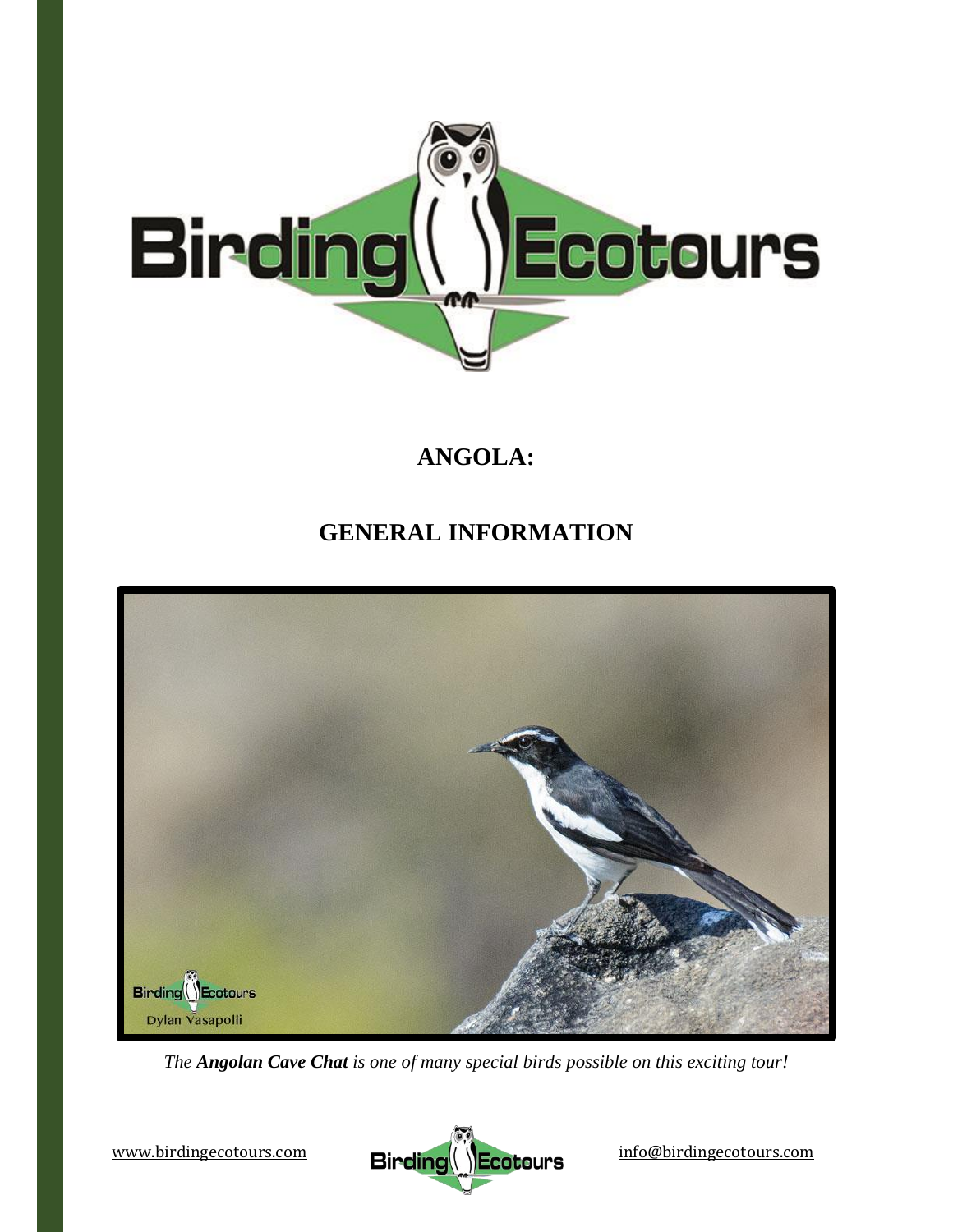#### **PASSPORT AND VISA**

Your passport must be valid for a period of at least six months after the date of your arrival in Angola. Please make sure that there is at least one full empty page available in your passport. Please ensure that you also bring a photocopy of your passport, to be kept in a different location from your passport, in case of loss.

Only very few countries are exempt from obtaining a visa to travel to Angola, or can obtain a visa on arrival, and most nations require a visa to be arranged in advance of your trip. Angola has recently introduced an eVisa system to make this process simpler, but please do verify whether you are eligible to apply for the eVisa, or should you need an embassy/consular visa (the eVisa is not available to every nation). Please make sure you find out accordingly, and well in advance of your tour.

**Birding Ecotours can assist in providing documentation to confirm your participation on the tour, in support of your visa application. Additionally, we will send out information pertaining to the visa process.** However, the onus is on you, as a client, to secure your visa to travel here.

## **TRAVEL INSURANCE**

We require (see [Birding Tours Terms and Conditions -](https://www.birdingecotours.com/about-birding-ecotours/terms-conditions/) Birding Ecotours) that you purchase trip cancellation insurance in case you have to cancel due to illness just prior to the tour departure date, to protect yourself against accidents, medical, illness, loss of valuables, luggage etc. and travel interruptions or delays of all kinds. [Allianz Travel](http://www.allianztravelinsurance.com/) and [Generali Global Assistance](https://shop.generalitravelinsurance.com/csa-travel-protection) are two options to consider.

# **HEALTH/MALARIA**

Please carefully read the [Center for Disease Control \(CDC\) information for travelers to Angola](https://wwwnc.cdc.gov/travel/destinations/traveler/none/angola) (or your government's equivalent health travel advice for Angola). Below we have mentioned a couple of specific items but first and foremost kindly be advised by the updated information at the above link.

Required immunizations for travel to Angola: Yellow Fever vaccine. Please note that Angola accepts that Yellow Fever inoculation is now acknowledged as a lifetime vaccine (but of course you still need to produce the certificate, even if it shows as a technically expired date).

It is recommended that you are up to date with all routine vaccines, such as polio and measlesmumps-rubella (MMR). Additionally, it is also recommended getting vaccines for Hepatitis A and B, rabies and typhoid. Please keep in mind that if you have not had any of these, one should make sure that you have been inoculated at least six weeks prior to your trip, for the vaccine to take full effect.

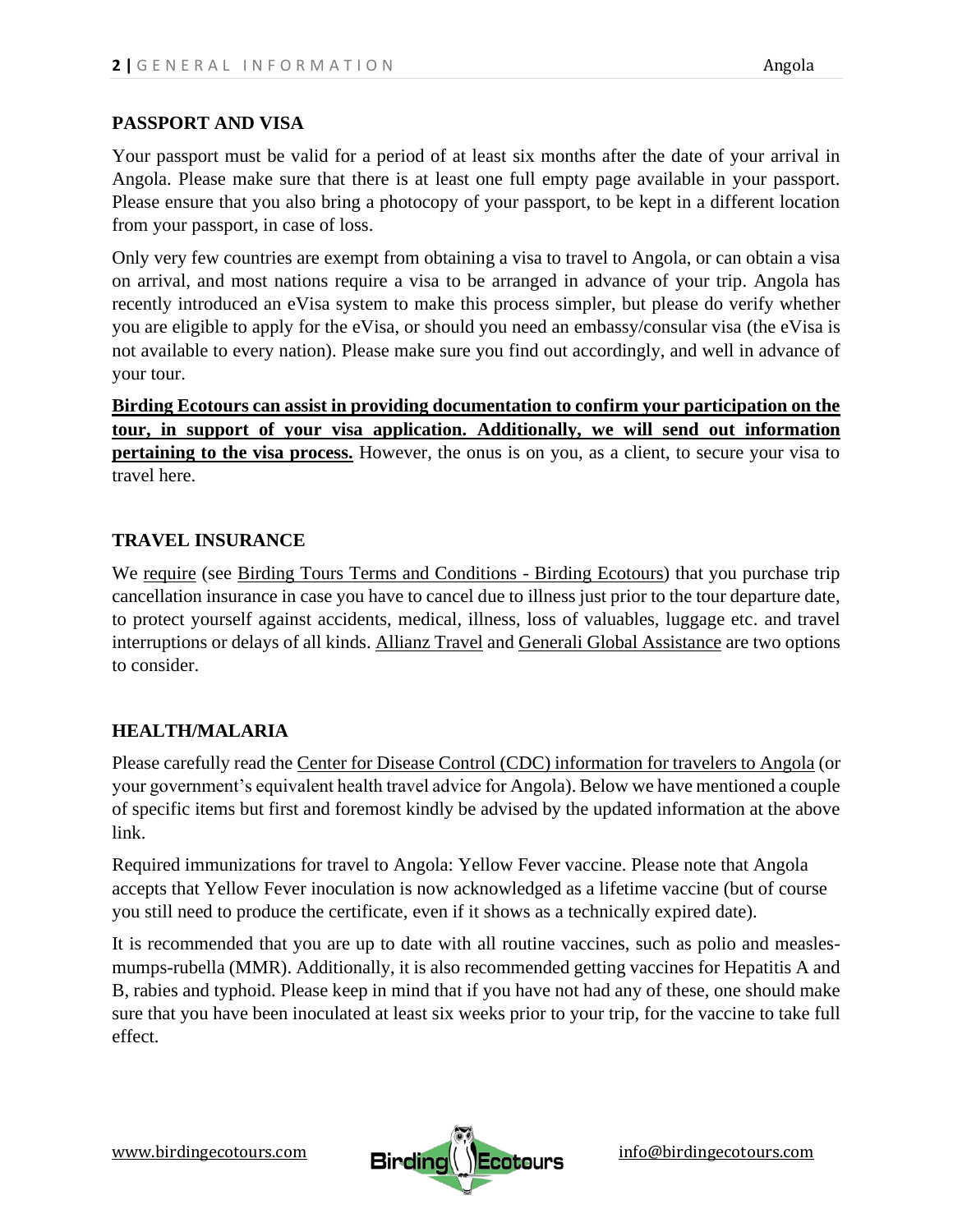#### **Malaria**

We strongly recommend anti-malaria drugs for travel to Angola. Please consult with your doctor accordingly.

Mosquito repellant, long trousers/jeans and long-sleeved shirts, particularly at night when malaria (*Anopheles*) mosquitos bite, are advised, in addition to the drugs.

## **MEDICAL CONDITIONS**

Please make sure that you are covered with medical insurance in case of an emergency while on this trip. Without insurance the cost of medical care can be extremely high.

Please notify us at the time of registering for the tour of any medical conditions you think we should know about (including allergies, heart conditions, epilepsy, etc.). This will greatly help us to cater to your needs.

## **WATER / FOOD**

We provide unlimited bottled water in the tour vehicles, and you are welcome to take water from the vehicle for evenings when not provided in the hotel rooms. More expensive bottled water at restaurants is excluded from the tour cost and is for your account, but (again) you can take water from our tour vehicle whenever you want.

Dinners will virtually always be enjoyed at our hotels and lodges, with breakfasts and lunches a mix of eating at our hotels/lodges and packed lunches in the field.

As always, please do inform us if you have any food allergies or other dietary requirements. Kindly note, that we cannot guarantee that these can be accommodated throughout the tour. If you have special requirements/allergies, we kindly ask if you can bring along appropriate/replacement foods.

#### **CURRENCY AND MONEY**

The Angolan kwanza (Kz) is the official currency, and it is suggested to ensure you have sufficient cash in local currency to cover expenses such as drinks, tips, and for other items of a personal nature (such as gifts). Credit cards are not widely accepted for payment.

You will be able to exchange or draw money at the airport upon our arrival, and when we pass through larger towns during the tours. Note that exchanging money is only easily possible at the airport on your arrival – it is very time-consuming to do so during the tour. Mastercard, and to a lesser extent, Visa are accepted for drawing cash from ATMs. Note: US and Canadian dollars, pound sterling and euros cannot be used for purchases.

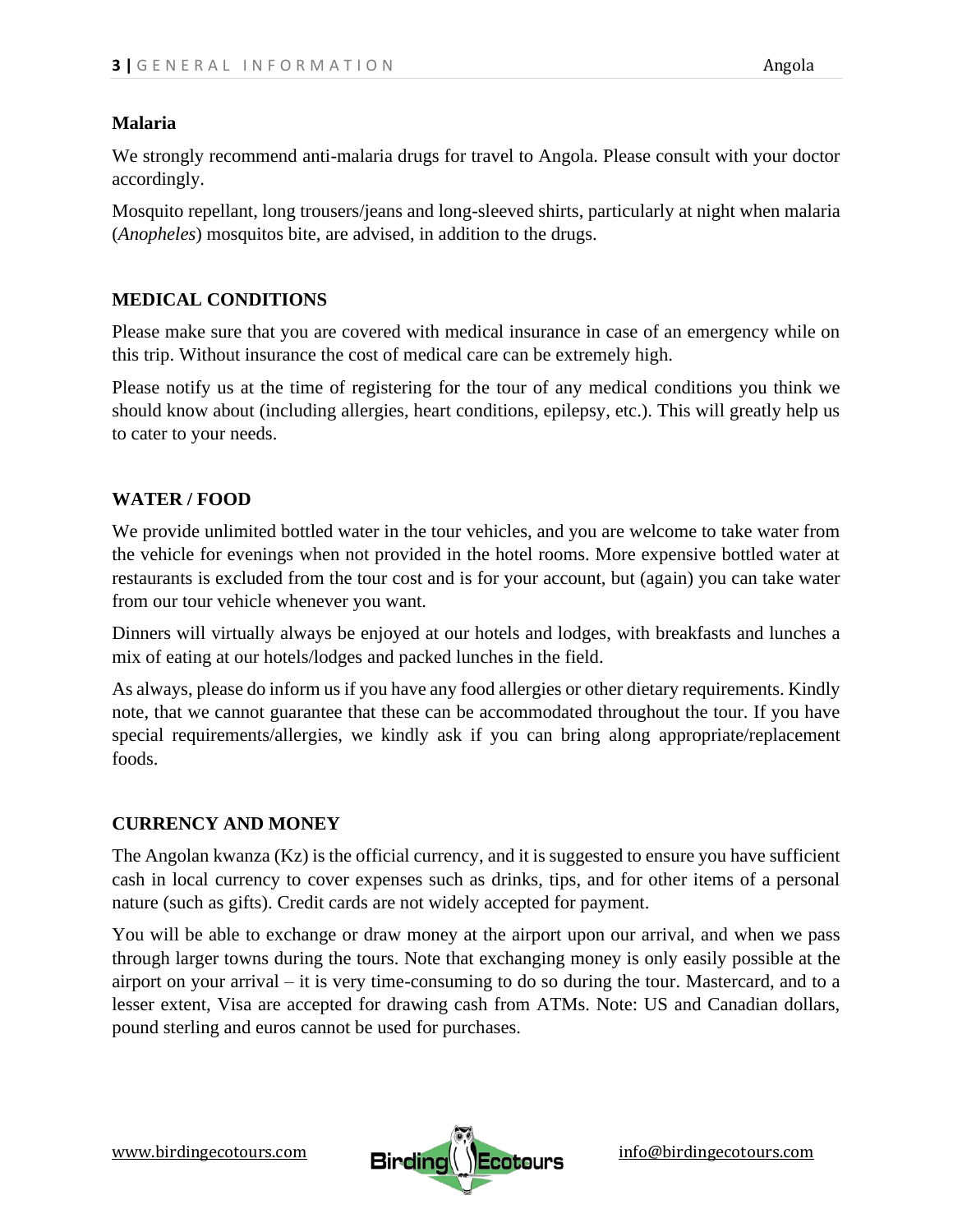#### **WEATHER**

Conditions will generally be comfortable, but note that some areas in the highlands may be cool and windy, especially in the mornings or evenings, and some areas are likely to be warm and humid (especially in the north). As always, it is good practice to ensure you have some warmer clothes, as some folks may feel the need for a jersey/jacket in the evenings, and a raincoat. Although we visit during the dry season, unseasonal rain is not impossible.

## **ELECTRICITY**

The standard voltage is 220 V. If you intend to recharge camera batteries etc. in your hotel room you will need an international adapter[. Note that in Angola, the power plug sockets generally make](https://www.power-plugs-sockets.com/angola/)  [use of Type C](https://www.power-plugs-sockets.com/angola/) (see link).

All of our hotels/lodges will have access to electricity throughout the day/night. Remember, this is rural Africa, and sometimes the electricity does go out. There will be an inverter in the vehicle which can be used to charge equipment, should this be necessary.

A good torch will also be useful if you fancy joining us for a night walk or drive. If you intend to do any trips, you would be advised to bring at least one good torch, preferably with a strong beam. All the places we will stay at will have electrical outlets for chargers and laptops.

#### **INTERNET/WIFI**

Wi-Fi internet will be intermittently available at our lodges and hotels on this trip. Kindly note that in many places, this is not accessible from your rooms, but only the main reception area/dining area.

#### **LENGTH OF DRIVES**

Kindly note that this tour takes place in a third-world country, and roads are often narrow, potholed and busy. Do not expect highways and quick travel between destinations. Unfortunately, this does mean we will spend quite a bit of time in the vehicles, traveling to and from birding sites, and transiting between destinations. Additionally, there are a few days with particularly long drives.

Air-conditioning is available in our tour vehicles.

**Some roads can be dusty so please consider bringing a scarf (or other measures) in case you are birding along an unpaved road and a car goes past putting up dust.** 

#### **WALKING**

Note that there is a fair bit of walking needed on this tour. Many of our birding sites require birding from foot, as opposed to from vehicles, and will require us being on our feet for several hours at a time. Despite this, the distances walked are often not very far, and the taxing aspect comes from

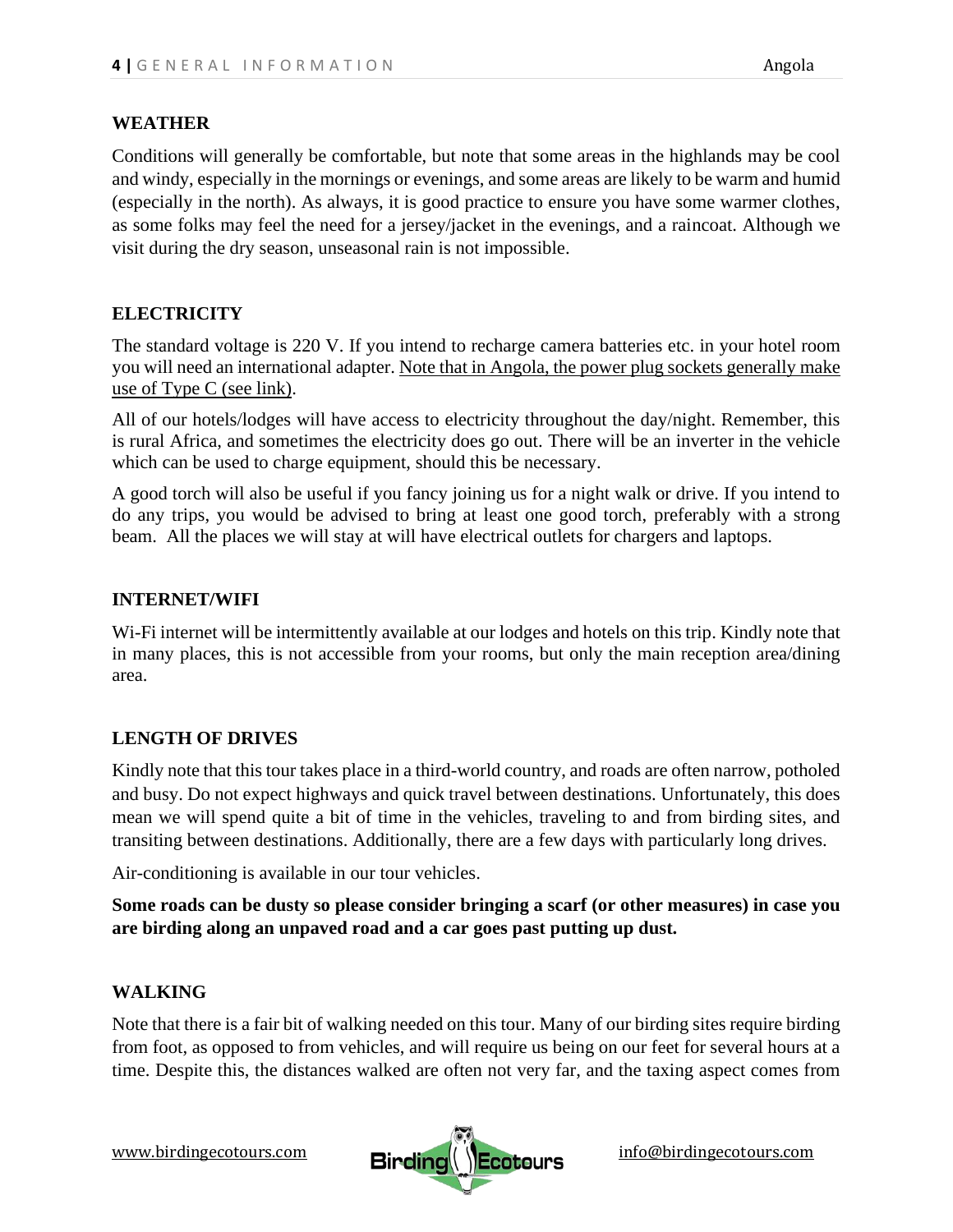simply being on one's feet. Participants should be able to manage these conditions, and be comfortable on their feet, with comfortable shoes etc.

Note that there is an optional/possible hike up to the top of Mount Moco, which is extremely difficult and challenging. While this hike is likely to reveal unique species not possible elsewhere on the trip, such as Margaret's Batis, it will only be undertaken on careful consideration on the actual tour itself. Kindly be aware, that should all/some of the group not be able to participate in the hike, birding will be undertaken on the foothills of Mount Moco, which too holds excellent birding, with clients not being left at the hotel for the day. This will be discussed and decided on during the tour itself.

# **PACE OF TOUR**

This is an intense tour, with long days required most of the time. We will generally start the days off early, before having a break for a lunch, and resuming in the afternoons.

It is possible to opt out of some activities, should you not feel up for it, but this generally won't be possible on the days where we transit between places. In some instances, it may be possible to stay with the vehicle(s) should you be unable/unwilling to join the group.

## **ACCOMMODATION**

Please note that the accommodation used on this tour ranges from 'good/standard' to 'basic' (and below the standard we use on our southern/East Africa tours). En-suite bathroom facilities are available throughout the tour. Please note that maintenance can be an issue at places, with electrical points, lights etc. not working.

As the tourism industry is still new in Angola, many of the birding sites lie far from the accommodation establishments and thus a drive is necessary in the mornings and evenings.

# **FLIGHTS**

This tour starts in the capital city, Luanda, that has an international airport serviced by various airlines (often routing through Europe).

The tour ends in Lubango (a city in the south of the country). The international airport in Lubango is much smaller, and is serviced only by a few airlines internationally (most into Namibia/South Africa). Note, you may need to purchase a flight on the domestic flight carrier, TAAG airlines, from Lubango to Luanda at the end of the tour, from where you can secure an international flight home.

Please kindly check in with the Birding Ecotours office before booking any flights.